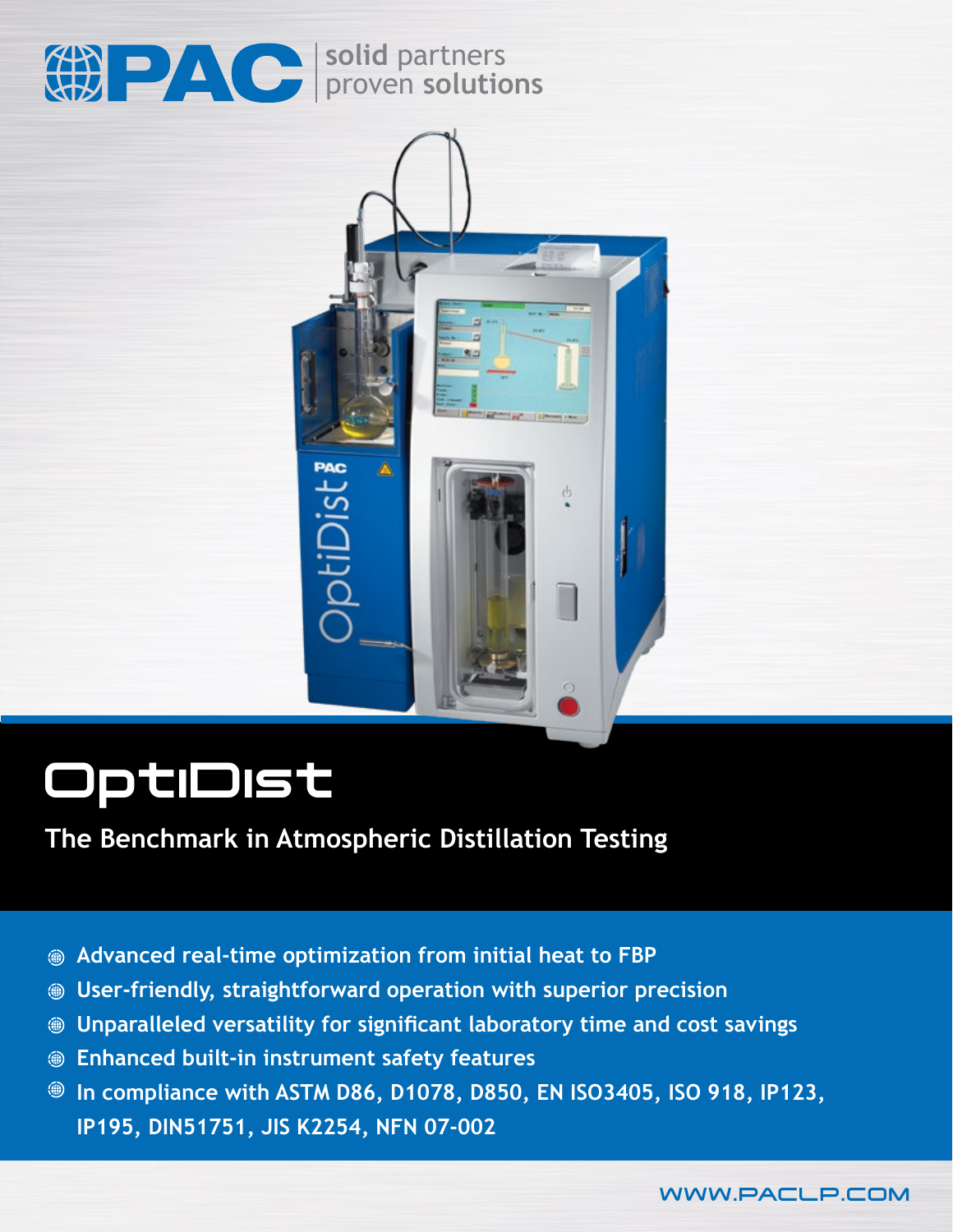## OptiDist

### THE MOST USED ATMOSPHERIC DISTILLATION ANALYZER

Thousands of users worldwide trust OptiDist™ for its state-of-the-art solution for performing atmospheric distillation, offering the most precision and ease of use. The versatile design enables multi-methods and non-standard capabilities which can easily be adapted for different applications. The testing and results are in full compliance with all atmospheric distillation methods.

### KEY ADVANTAGES

### **EASY TO USE, ONE BUTTON STRAIGHTFORWARD OPERATION**



- Built-in optimizer contributes to a trouble-free operation requiring less operator expertise
- No need for preliminary trials and manual heater settings
- Select the test method and start the distillation by just pressing the "Start" button

### **SUPERIOR PRECISION FROM THE FIRST RUN**

- Optimal distillation conditions for any sample through the unique heating optimizer technology
- Delivers up to two times better precision for all common distillation samples
- Perfect results from the first run, even for "unknown" samples!

### **FULLY AUTOMATED REGULATION**

- No sample specific heat parameters required
- Automatic residue and loss calculation
- Perfect results on the first test, even for "unknown" samples
- Fully automatic final heat adjustment for the last 5 ml to distillate

### **ADVANCED BUILT-IN SAFETY FEATURES**

- Optimized heating prevents overheating of the distillation flask, improves flask lifetime, and protects from potential fires
- Built-in fire extinguisher
- The VOC-blower reduces volatile organic compound (VOC) emissions
- Operator is protected from exposure to harmful sample vapours

### SIGNIFICANT LAB SAVINGS

| Benefits                                 | <b>Savings</b> | <b>PAC-Herzog OptiDist</b>                                                                                         | <b>Other Distillation Analyzer</b>                                                                                                                 |
|------------------------------------------|----------------|--------------------------------------------------------------------------------------------------------------------|----------------------------------------------------------------------------------------------------------------------------------------------------|
| <b>Operator Training</b><br>Cost savings | \$\$           | High level of automation makes the system so easy<br>to use that no extensive operator training is required        | Complicated operation requires system users to be<br>extensively trained                                                                           |
| Laboratory<br>efficiency                 | \$\$\$         | The Optimizer ensures perfect results starting with<br>the first run without time-consuming and costly re-<br>work | 2 - 3 attempts are required to have the correct<br>initial heating setting to meet the IBP and 5% with<br>the first test as required by the method |
| <b>Time Savings</b>                      | \$\$\$         | Analysis time is 35 min. Time-saving of 60%!                                                                       | Analysis time is 135 minutes                                                                                                                       |
| Sample Volume Savings \$                 |                | Only 100 ml required for a full distillation test                                                                  | 200 - 300 ml sample volume required                                                                                                                |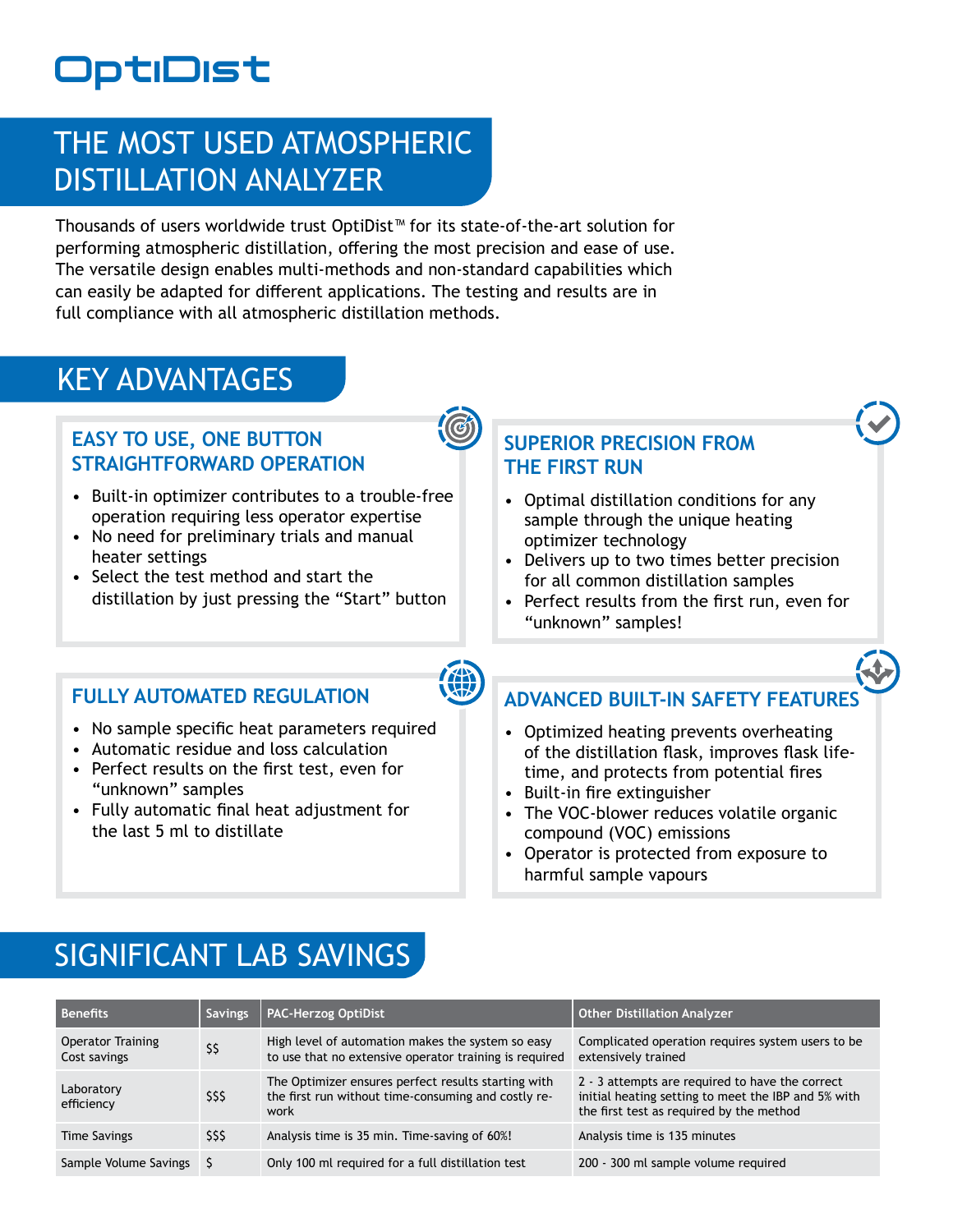

### OPTIMIZE YOUR DISTILLATION RATE

The patented optimizer performs continuous monitoring and controls the initial heat by a proprietary algorithm without requiring any input from the operator. The optimizer function also improves the distillation rate by avoiding surges or

reductions. This predictive control results in better distillations even for difficult or unknown samples.



#### **MISTAKE PROOF UNIT**

- With one hand quickly install the flask with automatic detection
- Intelligent Vapor Probe memorizes calibration data and does not require manual adjustment in the flask neck
- Automatic base plate detection
- Self-positioning heater lift

#### **CORROSION RESISTANT RECEIVER CHAMBER**

- Automatic charge volume measurement for precise sample volume
- Automatic alarm for condenser cleaning



#### **EASY TO OPERATE TOUCH SCREEN INTERFACE**

Start a test in only three steps:

- 1. Enter sample number
- 2. Select product
- (e.g distillation group
- 3. Push startbutton

The user does not have to enter individual heater parameters per sample

WWW.PACLP.COM

### NETWORK CAPABILITY

OptiDist operate as a stand-alone unit or it can operate in a PAC IRIS network.

- Simple connection setup and usability
- Connect instruments locally or from anywhere in the world
- Password protection at various levels
- User traceability
- Designed for regulatory compliance
- Integrated statistical process control charting
- Remotely control multiple instruments from a single workstation
- Customizable to meet laboratory specific needs
- Centralized database for results, products, methods and reports
- Share printer with multiple instruments
- Centralized LIMS transfer and configuration